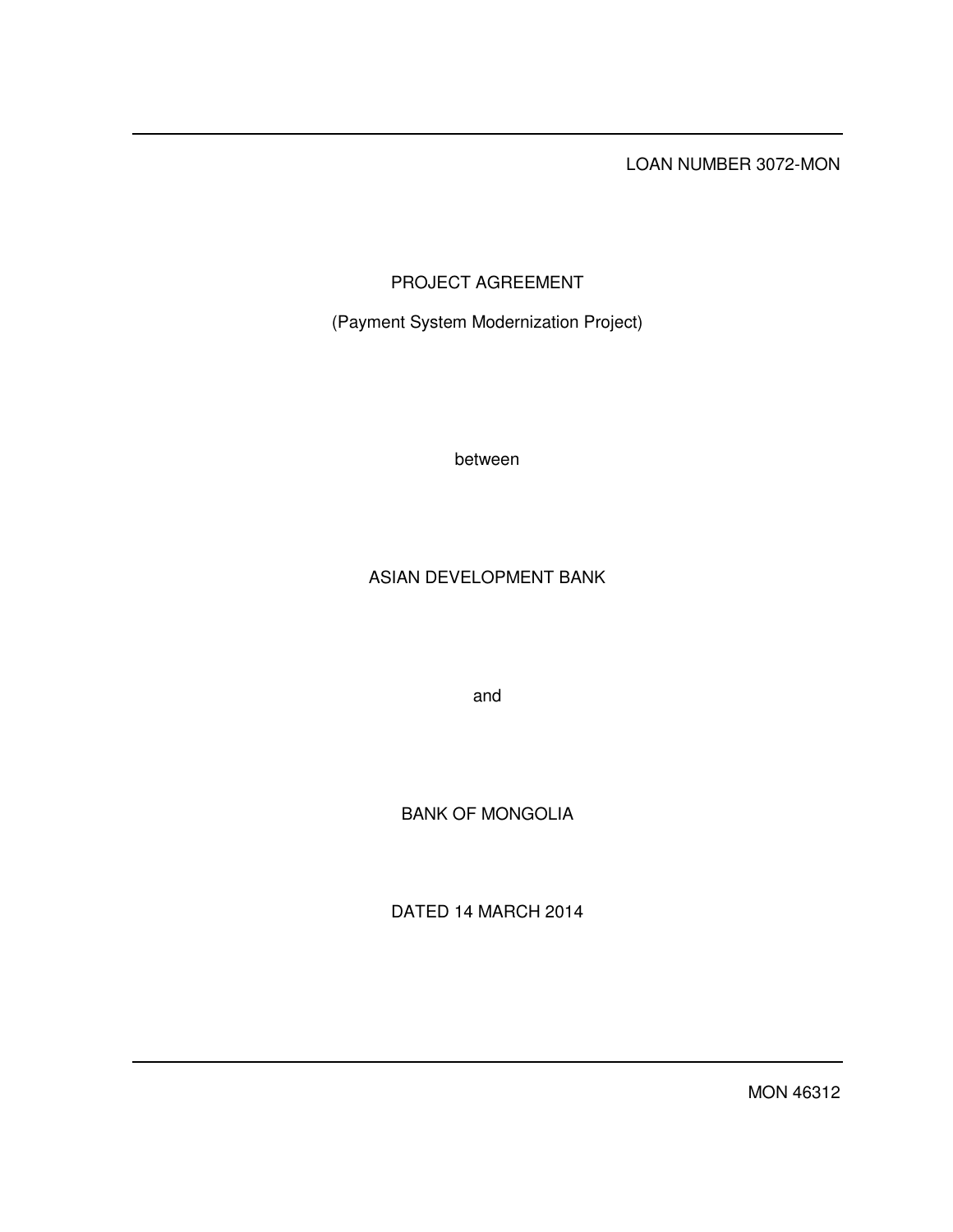# **PROJECT AGREEMENT**

 PROJECT AGREEMENT dated 14 March 2014 between ASIAN DEVELOPMENT BANK ("ADB") and BANK OF MONGOLIA.

#### WHEREAS

 (A) by a Loan Agreement of even date herewith between Mongolia ("Borrower") and ADB, ADB has agreed to make to the Borrower a loan of twenty million Dollars (\$20,000,000) on the terms and conditions set forth in the Loan Agreement, but only on the condition that the proceeds of the loan be made available to Bank of Mongolia and that Bank of Mongolia agrees to undertake certain obligations towards ADB set forth herein; and

(B) Bank of Mongolia, in consideration of ADB entering into the Loan Agreement with the Borrower, has agreed to undertake the obligations set forth herein;

NOW THEREFORE the parties hereto agree as follows:

# **ARTICLE I**

### **Definitions**

 Section 1.01. Wherever used in this Project Agreement, unless the context otherwise requires, the several terms defined in the Loan Agreement and in the Loan Regulations (as so defined) have the respective meanings therein set forth.

# **ARTICLE II**

### **Particular Covenants**

Section 2.01. (a) Bank of Mongolia shall carry out the Project with due diligence and efficiency, and in conformity with sound applicable technical, financial, business, and development practices.

 (b) In the carrying out of the Project and operation of the Project facilities, Bank of Mongolia shall perform all obligations set forth in the Loan Agreement to the extent that they are applicable to Bank of Mongolia, and all relevant obligations set forth in Schedule 5 to the Loan Agreement.

Section 2.02. Bank of Mongolia shall make available, promptly as needed, and on terms and conditions acceptable to ADB, the funds, facilities, services, and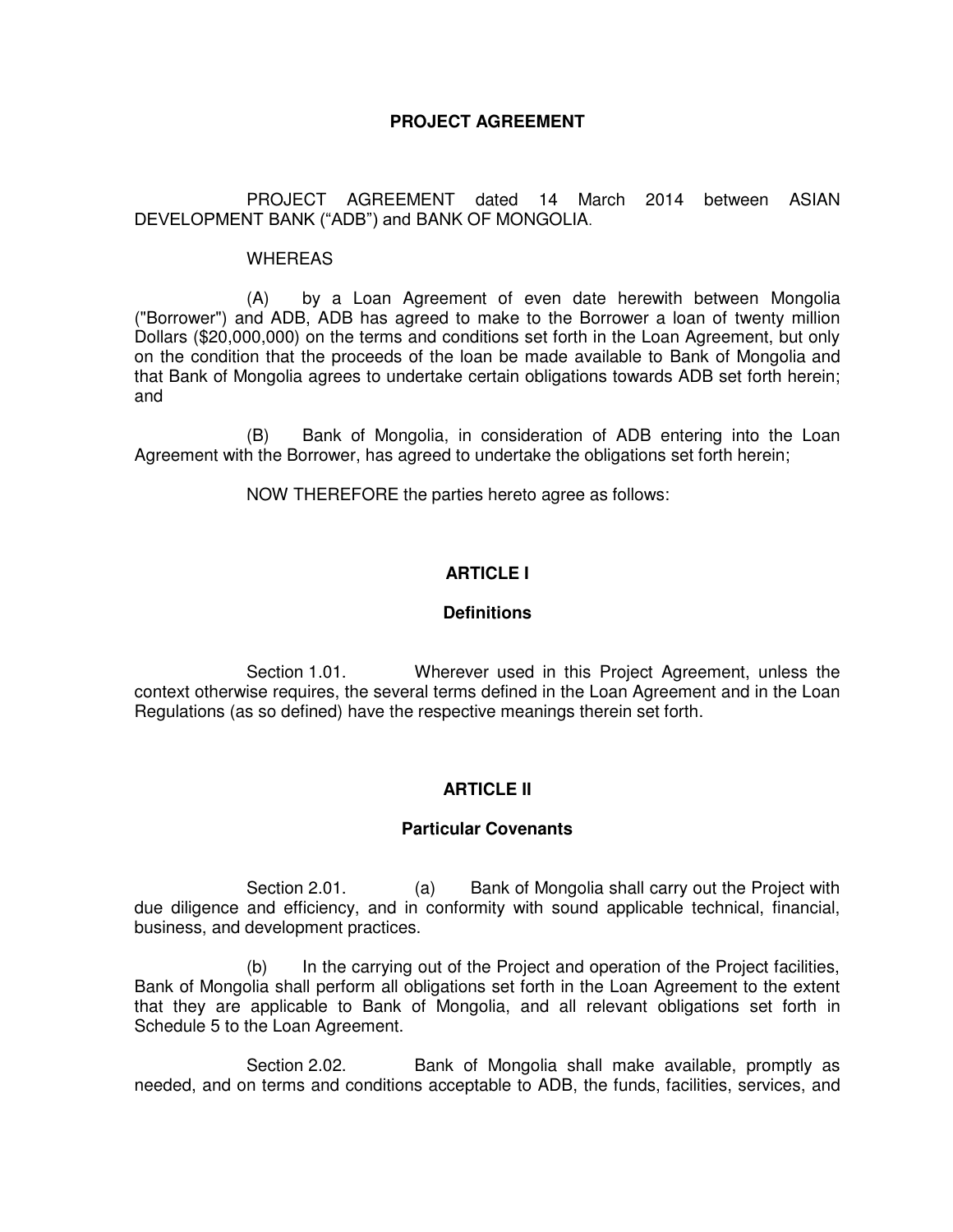other resources as required, in addition to the proceeds of the Loan, for the carrying out of the Project.

Section 2.03. (a) In the carrying out of the Project, Bank of Mongolia shall employ competent and qualified consultants and contractors, acceptable to ADB, to an extent and upon terms and conditions satisfactory to ADB.

 (b) Except as ADB may otherwise agree, Bank of Mongolia shall procure all items of expenditures to be financed out of the proceeds of the Loan in accordance with the provisions of Schedule 4 to the Loan Agreement. ADB may refuse to finance a contract where any such item has not been procured under procedures substantially in accordance with those agreed between the Borrower and ADB or where the terms and conditions of the contract are not satisfactory to ADB.

 Section 2.04. Bank of Mongolia shall carry out the Project in accordance with plans, design standards, specifications, work schedules and construction methods acceptable to ADB. Bank of Mongolia shall furnish, or cause to be furnished, to ADB, promptly after their preparation, such plans, design standards, specifications and work schedules, and any material modifications subsequently made therein, in such detail as ADB shall reasonably request.

 Section 2.05. (a) Bank of Mongolia shall take out and maintain with responsible insurers, or make other arrangements satisfactory to ADB for, insurance against such risks and in such amounts as shall be consistent with sound practice.

 (b) Without limiting the generality of the foregoing, Bank of Mongolia undertakes to insure, or cause to be insured, the Goods to be imported for the Project against hazards incident to the acquisition, transportation and delivery thereof to the place of use or installation, and for such insurance any indemnity shall be payable in a currency freely usable to replace or repair such Goods.

Section 2.06. Bank of Mongolia shall maintain, or cause to be maintained, records and accounts adequate to identify the items of expenditure financed out of the proceeds of the Loan, to disclose the use thereof in the Project, to record the progress of the Project (including the cost thereof) and to reflect, in accordance with consistently maintained sound accounting principles, its operations and financial condition.

Section 2.07. (a) ADB and Bank of Mongolia shall cooperate fully to ensure that the purposes of the Loan will be accomplished.

 (b) Bank of Mongolia shall promptly inform ADB of any condition which interferes with, or threatens to interfere with, the progress of the Project, the performance of its obligations under this Project Agreement or the Subsidiary Loan Agreement, or the accomplishment of the purposes of the Loan.

 (c) ADB and Bank of Mongolia shall from time to time, at the request of either party, exchange views through their representatives with regard to any matters relating to the Project, Bank of Mongolia and the Loan.

Section 2.08. (a) Bank of Mongolia shall furnish to ADB all such reports and information as ADB shall reasonably request concerning (i) the Loan and the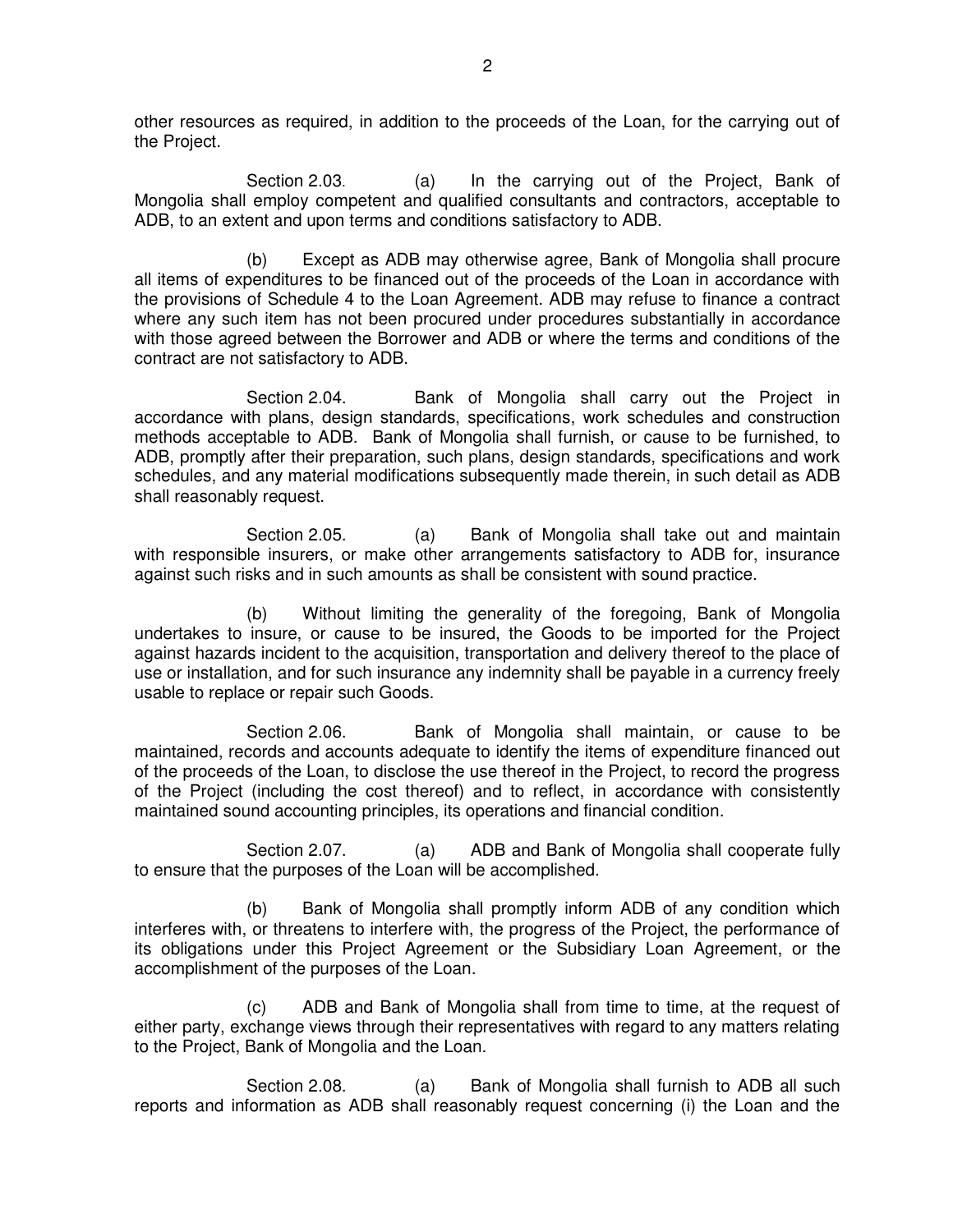expenditure of the proceeds thereof; (ii) the items of expenditure financed out of such proceeds; (iii) the Project; (iv) the administration, operations and financial condition of Bank of Mongolia; and (v) any other matters relating to the purposes of the Loan.

 (b) Without limiting the generality of the foregoing, Bank of Mongolia shall furnish to ADB periodic reports on the execution of the Project and on the operation and management of the Project facilities. Such reports shall be submitted in such form and in such detail and within such a period as ADB shall reasonably request, and shall indicate, among other things, progress made and problems encountered during the period under review, steps taken or proposed to be taken to remedy these problems, and proposed program of activities and expected progress during the following period.

 (c) Promptly after physical completion of the Project, but in any event not later than 3 months thereafter or such later date as ADB may agree for this purpose, Bank of Mongolia shall prepare and furnish to ADB a report, in such form and in such detail as ADB shall reasonably request, on the execution and initial operation of the Project, including its cost, the performance by Bank of Mongolia of its obligations under this Project Agreement and the accomplishment of the purposes of the Loan.

Section 2.09. (a) Bank of Mongolia shall (i) maintain separate accounts and records for the Project; (ii) prepare annual financial statements for the Project in accordance with accounting principles acceptable to ADB; (iii) have such financial statements for the Project audited annually by independent auditors whose qualifications, experience and terms of reference are acceptable to ADB, in accordance with international standards for auditing or the national equivalent acceptable to ADB; (iv) as part of each such audit, have the auditors prepare a report (which includes the auditors' opinion on the use of the Loan proceeds and compliance with the financial covenants of the Loan Agreement as well as on the use of the procedures for the imprest fund and statement of expenditures) and a management letter (which sets out the deficiencies in the internal control of the Project that were identified in the course of the audit, if any); and (v) furnish to ADB, no later than 6 months after the close of the fiscal year to which they relate, copies of such audited financial statements, audit report and management letter, all in the English language, and such other information concerning these documents and the audit thereof as ADB shall from time to time reasonably request.

 (b) ADB shall disclose the annual audited financial statements for the Project and the opinion of the auditors on the financial statements within 30 days of the date of their receipt by posting them on ADB's website.

(c) In addition to annual audited financial statements referred to in subsection (a) hereinabove, Bank of Mongolia shall (i) provide its annual financial statements prepared in accordance with national accrual-based financing reporting standards acceptable to ADB; (ii) have its financial statements audited annually by independent auditors whose qualifications, experience and terms of reference are acceptable to ADB, in accordance with international standards for auditing or the national equivalent acceptable to ADB; and (iii) furnish to ADB, no later than 1 month after approval by the relevant authority, copies of such audited financial statements in the English language and such other information concerning these documents and the audit thereof as ADB shall from time to time reasonably request.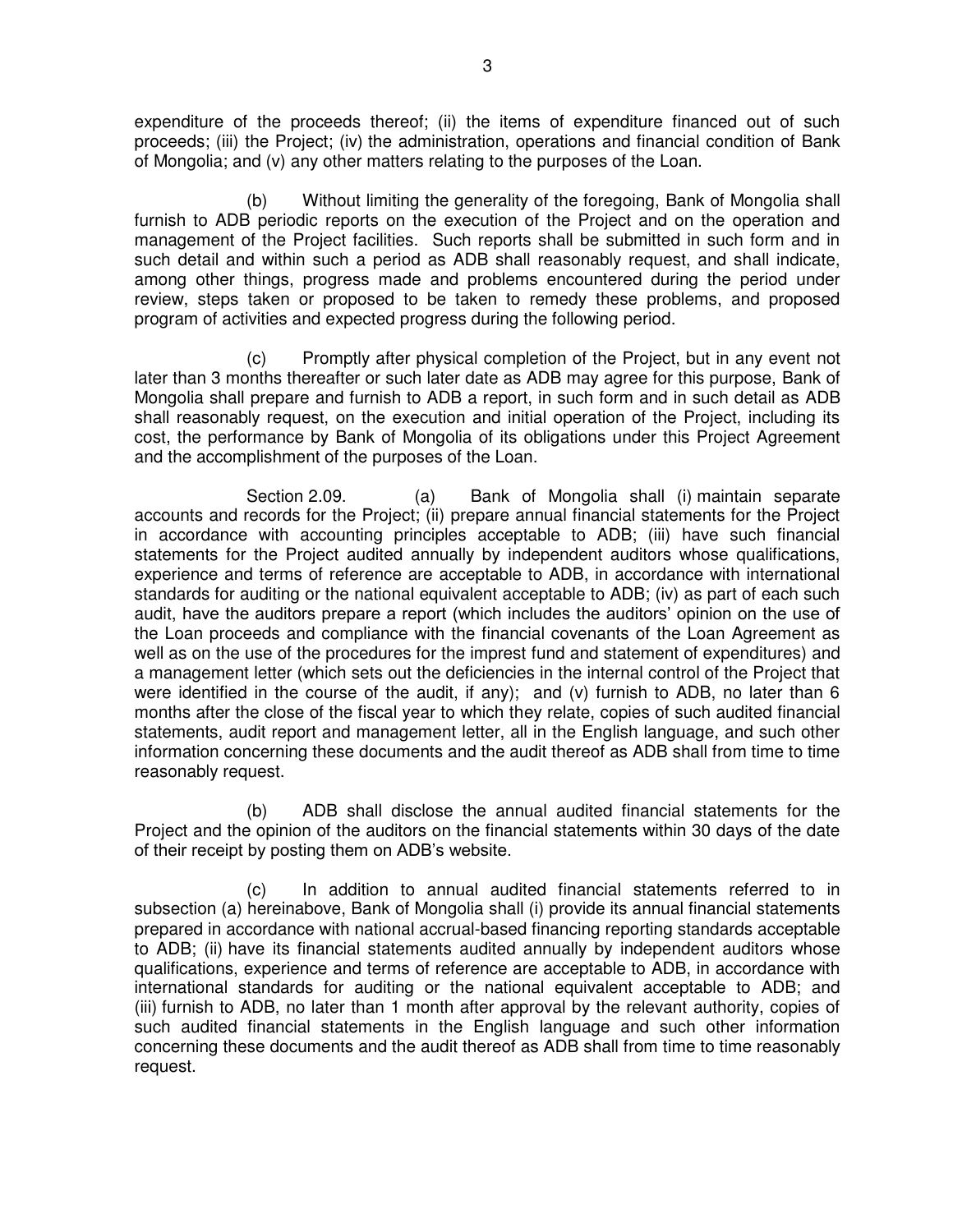Section 2.10. Bank of Mongolia shall enable ADB's representatives to inspect the Project, the Goods and Works and any relevant records and documents.

Section 2.11. (a) Bank of Mongolia shall, promptly as required, take all action within its powers to maintain its corporate existence, to carry on its operations, and to acquire, maintain and renew all rights, properties, powers, privileges and franchises which are necessary in the carrying out of the Project or in the conduct of its operations.

 (b) Bank of Mongolia shall at all times conduct its operations in accordance with sound applicable technical, financial, business, development and operational practices, and under the supervision of competent and experienced management and personnel.

 (c) Bank of Mongolia shall at all times operate and maintain its plants, equipment and other property, and from time to time, promptly as needed, make all necessary repairs and renewals thereof, all in accordance with sound applicable technical, financial, business, development, operational and maintenance practices.

 Section 2.12. Except as ADB may otherwise agree, Bank of Mongolia shall not sell, lease or otherwise dispose of any of its assets which shall be required for the efficient carrying on of its operations or the disposal of which may prejudice its ability to perform satisfactorily any of its obligations under this Project Agreement.

 Section 2.13. Except as ADB may otherwise agree, Bank of Mongolia shall apply the proceeds of the Loan to the financing of expenditures on the Project in accordance with the provisions of the Loan Agreement and this Project Agreement, and shall ensure that all items of expenditures financed out of such proceeds are used exclusively in the carrying out of the Project.

 Section 2.14. Except as ADB may otherwise agree, Bank of Mongolia shall duly perform all its obligations under the Subsidiary Loan Agreement, and shall not take, or concur in, any action which would have the effect of assigning, amending, abrogating or waiving any rights or obligations of the parties under the Subsidiary Loan Agreement.

 Section 2.15. Bank of Mongolia shall promptly notify ADB of any proposal to amend, suspend or repeal any provision of its founding documents, which, if implemented, could adversely affect the carrying out of the Project or the operation of the Project facilities. Bank of Mongolia shall afford ADB an adequate opportunity to comment on such proposal prior to taking any affirmative action thereon.

### **ARTICLE III**

### **Effective Date; Termination**

Section 3.01. This Project Agreement shall come into force and effect on the date on which the Loan Agreement comes into force and effect. ADB shall promptly notify Bank of Mongolia of such date.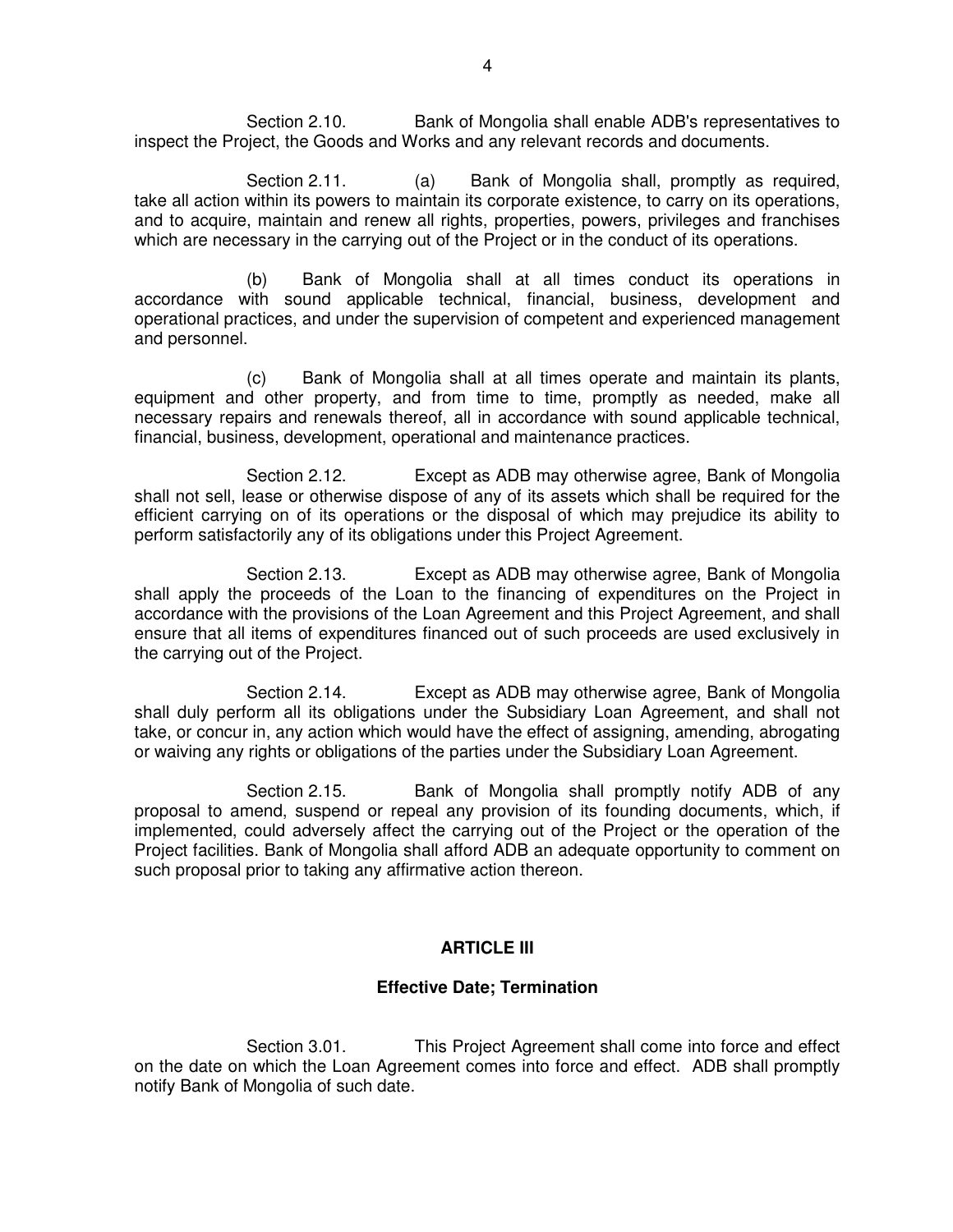Section 3.02. (a) This Project Agreement and all obligations of the parties hereunder shall terminate on the earlier of the following two dates:

- (i) the date on which the Loan Agreement shall terminate in accordance with its terms; or
- (ii) a date 10 years after the date of this Project Agreement.

(b) If the Loan Agreement terminates in accordance with its terms before the date specified in subsection (a)(ii) hereinabove, ADB shall promptly notify Bank of Mongolia of this event.

Section 3.03. All the provisions of this Project Agreement shall continue in full force and effect notwithstanding any cancellation or suspension under the Loan Agreement.

### **ARTICLE IV**

#### **Miscellaneous**

Section 4.01. Any notice or request required or permitted to be given or made under this Project Agreement and any agreement between the parties contemplated by this Project Agreement shall be in writing. Such notice or request shall be deemed to have been duly given or made when it shall be delivered by hand, mail or facsimile to the party to which it is required or permitted to be given or made at its address hereinafter specified, or at such other address as such party shall have designated by notice to the party giving such notice or making such request. The addresses so specified are:

### For ADB

Asian Development Bank 6 ADB Avenue Mandaluyong City 1550 Metro Manila **Philippines** 

Facsimile Numbers:

 (632) 636-2444 (632) 636-2494.

For Bank of Mongolia

 Baga Toiruu-3 Ulaanbaatar 15116 Mongolia